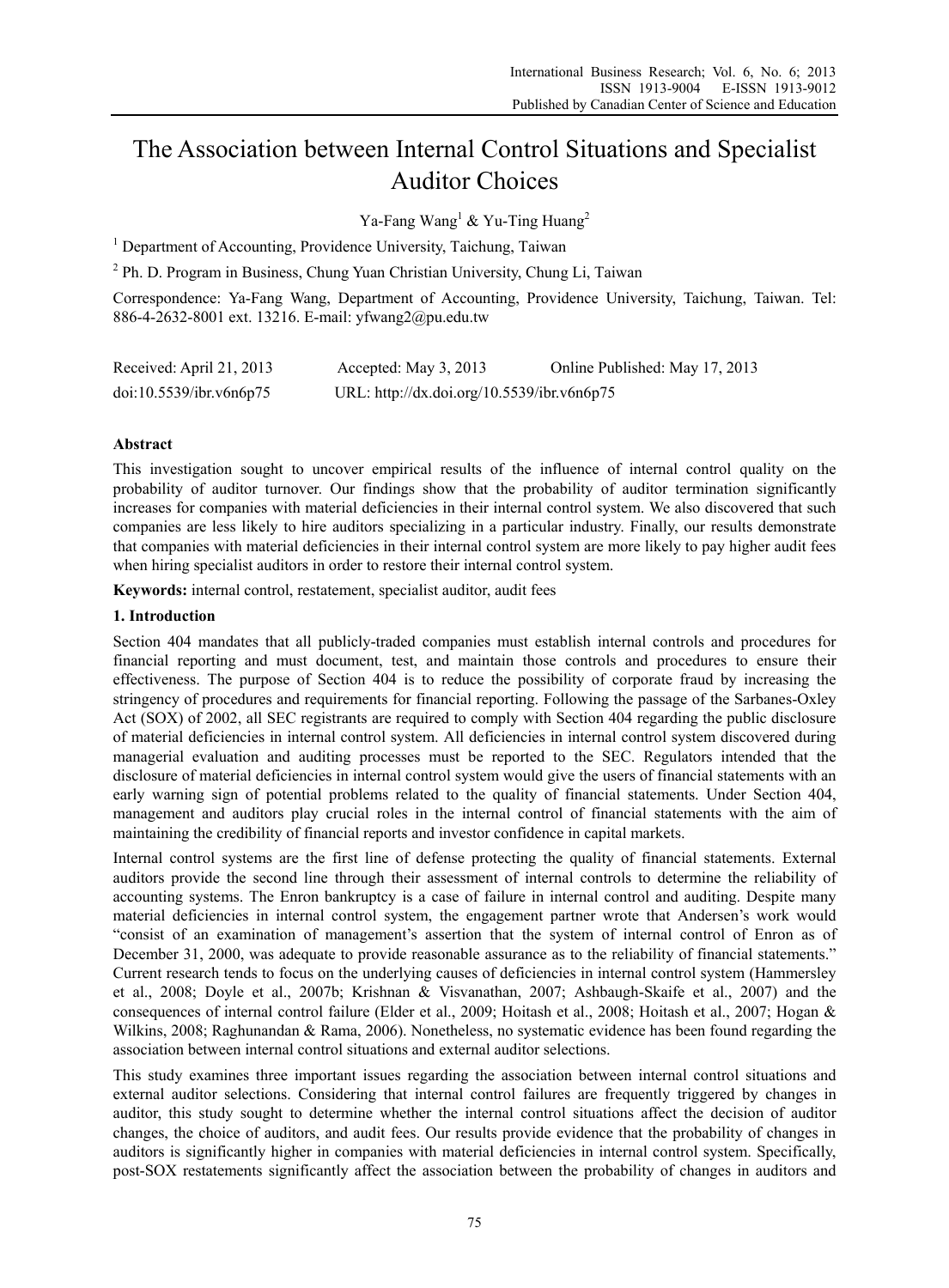material deficiencies in internal control system. Companies with material deficiencies in internal control system that replace an auditor are unlikely to hire specialist auditors. We also provide empirical evidence that companies hiring specialist auditors to restore internal control quality are likely to pay higher than average audit fees. By extending prior empirical findings on the relationship between internal control and auditor selection, our findings contribute to the existing literature as one of the few studies documenting this relationship, and that between audit fees and auditor selections.

The remainder of this paper is organized as follows. Section 2 discusses previous relevant studies. Section 3 describes our research samples and research models. Section 4 presents the empirical results while Section 5 provides conclusions.

# **2. Literature Review**

Internal controls are developed by companies to safeguard their assets and produce accurate, reliable financial statements. Companies lacking strong internal control system are unable to reveal problematic areas or risk. As a result, Section 404 requires that management issue in their annual statements an assessment of the structure and operating effectiveness of their internal control system which is then evaluated by external auditors. Deficiencies in policies, procedures, or the fulfillment of the internal control framework are referred to as internal control weaknesses.

Doyle et al. (2007b) indicated that a quality internal control system is provides the foundation for quality financial reporting, due to its ability to curtail procedural and measurement errors as well as earnings manipulation. Previous studies (Romanus et al., 2008; Lazer et al., 2004; Lys & Watts, 1994) have examined the relationships among internal control system, financial quality, and external auditors, focusing on the negative consequences of disclosing material deficiencies in internal control system. In contrast, this study investigates the relationship between internal control situations and external auditor selections by examining whether companies with internal control deficiencies are more likely to terminate their incumbent auditors, particularly when restatements are perceived as salient. Thus, we examined whether these companies incurring the seriousness of restatements are more likely to terminate incumbent auditors with the aim of providing investors with a useful and timely reference.

We also examined the process of auditor selection itself because of its effect on the demand for specialist auditors. For example, a change in auditor of companies' internal control systems downgrade from quality internal control to weak internal control, the demand of specialist auditor could be decreasing. We conjecture that specialist auditors are less likely to be engaged following the disclosure of material deficiencies in their internal control system and incurring the seriousness of restatements afterword, for fear of raising questions regarding the motivation of management. Therefore, this study examined whether differences in internal control system affect the demand for industry specific auditing services.

Under Auditing Standard No. 2 and Section 404, the effort required by audits of internal control is substantially greater than the effort traditionally required for consideration of internal control solely in connection with audits of financial statements, and much of the debate regarding the high costs of Section 404 is centered on audit fees. Previous research (Ferguson et al., 2006; Francis et al., 2005) indicated that large auditing firms and specialist auditors deliver higher audit quality and charge higher fees. Therefore, companies with internal control deficiencies are likely to be less profitable and less likely to pay higher fees in order to engage specialist auditors. If these companies do hire a specialist auditor, they may be forced to pay higher audit fees than companies with sound internal controls.

# **3. Research Design**

# *3.1 Data and Sample Selection*

Data was drawn from publicly listed companies in U.S. between November 2004 and December 2005, using the OLS and probit models. To control for sample homogeneity, obey the SEC disclosure rules, and avoid exchange-market effects, research observations were limited to companies listed on the NASDAQ, NYSE, and AMEX. This study identified material deficiencies in internal control system by searching for SEC filings (e.g., 10-K/A, 10-K, etc.) to assure disclosure of any material deficiencies in internal control system. Moreover, we used the search term "did not maintain effective internal control" to identify material deficiencies in internal control system (DEKP 2004) common in auditing reports. We sifted through data on the dates of first restatement announcements from the Lexis-Nexis News Library, which covers all interim and annual restatements announced from November 2004 through December 2005. Additionally, company's financial data was obtained from the Standard and Poor's COMPUSTAT database. This database lists most of the variables important to this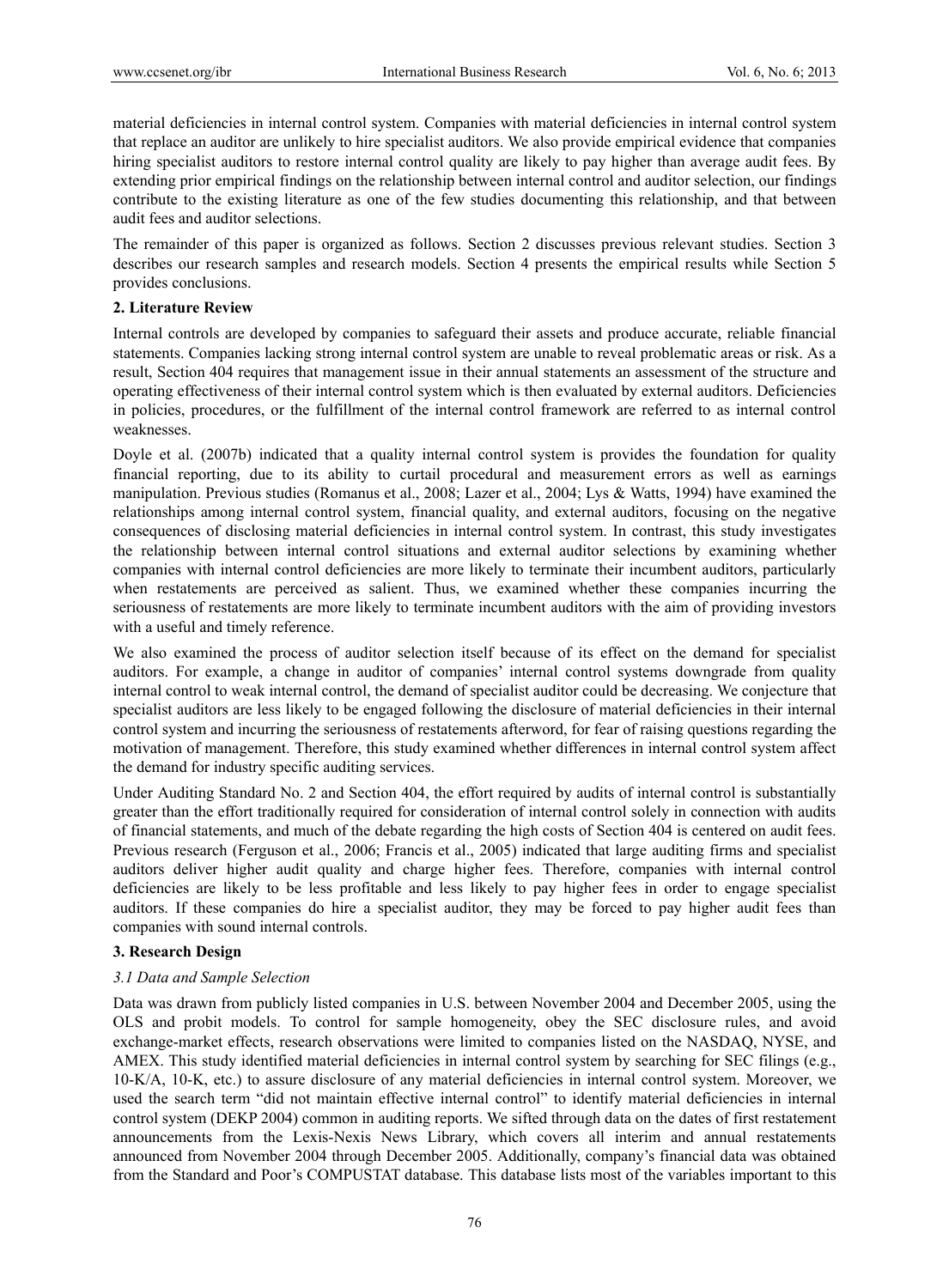avenue of investigation.

## *3.2 Research Models*

In the following section, we present three regression models: (1) to examine the association between internal control situations and auditor changes; (2) to test whether companies with weak internal controls are less likely to hire a specialist auditor; and (3) to test whether the association between audit fees and auditor industry specialization varies according to the quality of internal controls.

$$
CHANGE = \alpha_0 + \alpha_1ICW + \alpha_2 SALEGRW + \alpha_3LEV + \alpha_4 LOSS + \alpha_5 ROA + \alpha_6 QUICK + \alpha_7 CATA + \alpha_8 CFO + \varepsilon \quad (1)
$$
  
EXPERT = \alpha\_0 + \alpha\_1 CHANGE + \alpha\_2 SALEGRW + \alpha\_3 LEV + \alpha\_4 LOSS + \alpha\_5 ROA + \alpha\_6 QUICK + \alpha\_7 CATA + \alpha\_8 CFO + \varepsilon \quad (2)  
AFF = \alpha\_0 + \alpha\_1 EXPERT + \alpha\_2 SALEGRW + \alpha\_3 LEV + \alpha\_4 LOSS + \alpha\_5 ROA + \alpha\_6 QUICK + \alpha\_7 CATA + \alpha\_8 MA

$$
+ \ \alpha_9LSUB \ + \ \alpha_{10}CFO \ + \ \varepsilon \tag{3}
$$

where

| <i>CHANGE</i>  | $= 1$ if a company changes audit firm, and 0 otherwise;                         |
|----------------|---------------------------------------------------------------------------------|
| ICW            | $= 1$ if the company disclosed an internal control deficiency, and 0 otherwise; |
| AFF            | $=$ Natural log of audit fees;                                                  |
| EXPERT         | $= 1$ if the auditor is specialists, and 0 otherwise;                           |
| <i>SALEGRW</i> | $=$ One-year percentage change in sales;                                        |
| LEV            | $=$ Book value of long-term debt divided by book value of total assets;         |
| <i>LOSS</i>    | $= 1$ if operating income is less than zero, and 0 otherwise;                   |
| <i>ROA</i>     | $=$ Net income divided by book value of total assets;                           |
| <b>QUICK</b>   | = Current assets (less inventories) divided by current liabilities;             |
| CATA           | $=$ Current assets divided by total assets;                                     |
| MA             | $= 1$ if the company experiences a merger or acquisition, and 0 otherwise;      |
| <i>LSUB</i>    | $=$ Natural log of subsidiary number;                                           |
| <i>CFO</i>     | $=$ Cash flows from operating activity deflated by beginning total assets;      |
| ε              | $=$ the residual term.                                                          |
|                |                                                                                 |

*CHANGE* is an indicator variable equals to 1 if a company changes its auditing firm, and 0 otherwise. *ICW* is an indicator variable equals to 1 if the company disclosed an internal control deficiency, and 0 otherwise (Ge  $\&$ McVay, 2005; Doyle et al., 2007a; Doyle et al., 2007b). *AFF* measures indicates the audit fees (Ferguson et al., 2006; Francis et al., 2005). *EXPERT* is an indicator variable equals to 1 if the auditors are specialists (Balsam et al., 2003; Krishnan, 2003; Francis et al., 2005). This study selected control variables based on prior research regarding the factors most likely to be associated with our research models. We controlled for operational complexity (*MA, LSUB* and *CFO*) and financial condition (*SALEGRW*, *LEV*, *LOSS*, *ROA*, *QUICK* and *CATA*).

## **4. Empirical Results**

#### *4.1 Descriptive Statistics*

Panel A of Table 1 presents the descriptive statistics for all variables used in our analysis, partitioned into three subsamples: total research samples  $(n=356)$ , companies with  $(n=130)$ , and without  $(n=226)$  internal control deficiencies. The results show that the mean (median) values of *CHANGE* and *AFF* reported in the subsample with material deficiencies is larger than those reported in the subsample without material deficiencies. Moreover, the mean (median) values for *EXPERT* in the subsample with material deficiencies are smaller than those reported in the subsample without material deficiencies. These findings suggest that companies with material deficiencies in internal control system are more likely to be associated with auditor termination, non-specialist auditors, and higher audit fees. Panel B of Table 1 presents the pairwise Pearson and Spearman correlations for control variables used in the research models. Most of these control variables are not significantly correlated to one another. We also computed the variance inflation factors (VIFs), none of which was greater than 3, suggesting that our empirical results are not affected by multicollinearity (Kennedy 1998).

## *4.2 Changes in Auditor and Material Deficiencies in Internal Control System*

To examine the association between the probability of auditor turnover and material deficiencies in internal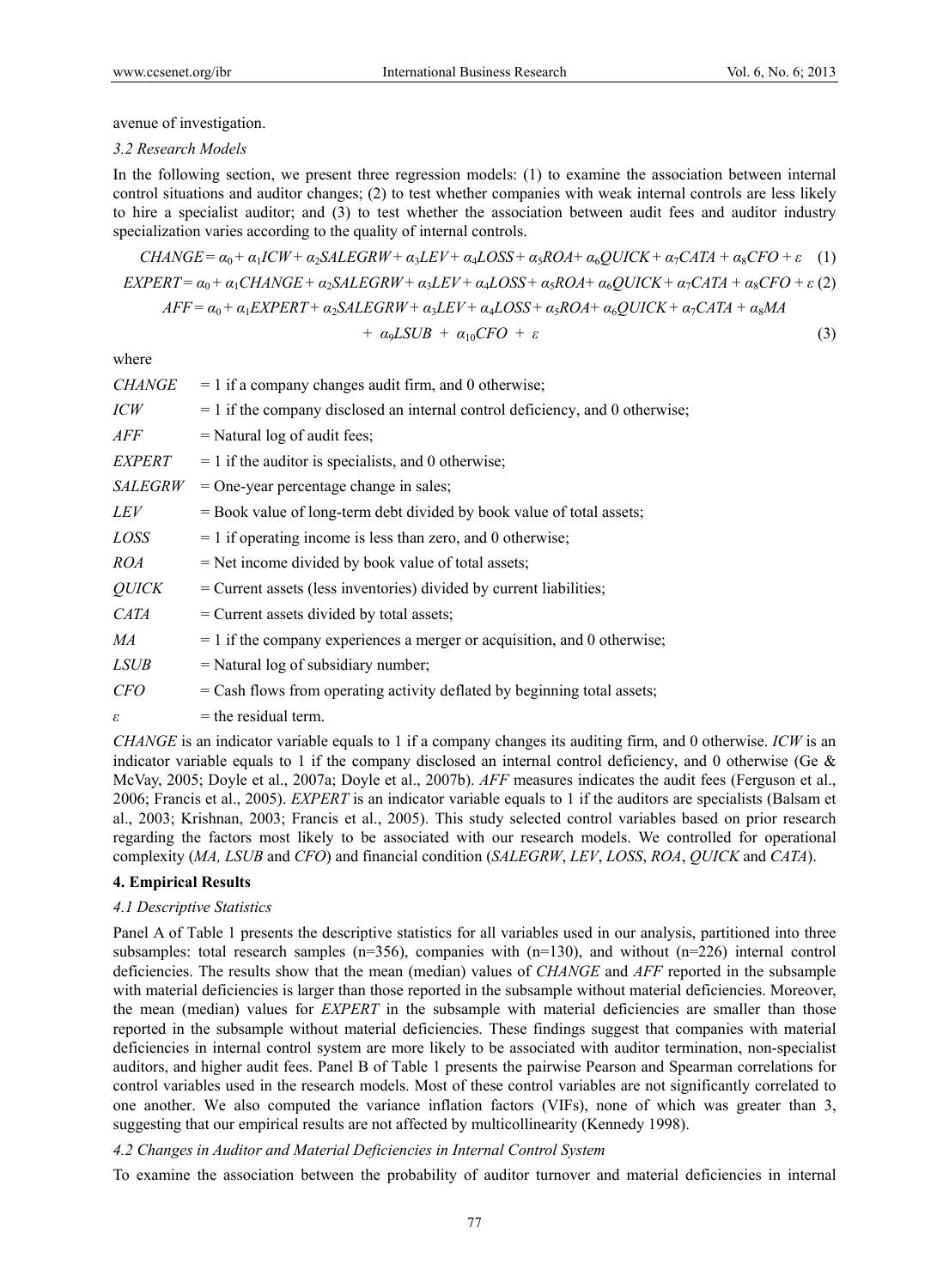control system, we regressed the internal control variable and control variables related to auditor changes using the probit model. Table 2 presents estimates from a probit regression of model (1). Consistent with our expectation, in column (1), the coefficient of ICW is 0.40 (significant at  $p < 0.05$ ), indicating that an auditor is more likely to be terminated if the internal control system of the restating company involved material deficiencies. To explore the relationship between auditor changes and material deficiencies in internal control system in different research samples, we partitioned the sample into two groups: pre-SOX misstatements of post-SOX restatements, and post-SOX misstatements of post-SOX restatements. In column (2), the coefficient of ICW is insignificantly positive whereas the coefficient on ICW in column (3) is significantly positive ( $p < 0.05$ ). These results indicate that companies with deficiencies in internal controls are more likely to terminate their auditors, particularly when they involve post-SOX misstatements of post-SOX restatements. Post-SOX misstatements of post-SOX restatements imply that companies do not comply with requirements of the SOX, which leads to restatements regarding financial statements issued after SOX. Overall, our findings are consistent with the issue that companies with material deficiencies in internal control system are more likely to terminate their auditors, particularly when post-SOX restatements are perceived as salient.

| Table 1. Descriptive statistics $(n=356)$ |  |
|-------------------------------------------|--|
|-------------------------------------------|--|

| Panel A: With and without internal control deficiencies |                             |           |           |                         |              |                                  |                  |             |           |
|---------------------------------------------------------|-----------------------------|-----------|-----------|-------------------------|--------------|----------------------------------|------------------|-------------|-----------|
|                                                         | Total sample $(n=356)$      |           | Internal  | deficiencies<br>control |              | No internal control deficiencies |                  |             |           |
|                                                         |                             |           |           | $(n=130)$               |              | $(n=226)$                        |                  |             |           |
| Variables                                               | Mean                        | Median    |           | Mean                    | Median       |                                  | Median<br>Mean   |             |           |
| <b>CHANGE</b>                                           | 0.1067                      |           | 0.0000    | 0.1615                  | 0.0000       |                                  | 0.0000<br>0.0752 |             |           |
| <b>EXPERT</b>                                           | 0.7275                      |           | 1.0000    | 0.7000                  | 1.0000       |                                  | 1.0000<br>0.7434 |             |           |
| ${\it AFF}$                                             | 14.6391                     | 14.5238   |           | 14.7620                 | 14.5755      |                                  | 14.5684          | 14.4970     |           |
| <b>SALEGRW</b>                                          | 0.1337                      |           | 0.0973    | 0.1310                  | 0.0866       |                                  | 0.1352           | 0.1018      |           |
| <b>LEV</b>                                              | 0.2092                      |           | 0.1469    | 0.1636                  | 0.0928       |                                  | 0.2355           | 0.1644      |           |
| LOSS                                                    | 0.2697                      |           | 0.0000    | 0.4077                  | 0.0000       |                                  | 0.1903           | 0.0000      |           |
| <b>ROA</b>                                              | 0.0133                      |           | 0.0379    | $-0.0216$               | 0.0125       |                                  | 0.0333           | 0.0449      |           |
| QUICK                                                   | 1.7468                      |           | 1.1380    | 1.6788                  | 1.1843       |                                  | 1.7859           | 1.1036      |           |
| CATA                                                    | 0.4583                      |           | 0.4713    | 0.5103                  | 0.4953       |                                  | 0.4285           | 0.4545      |           |
| MA                                                      | 0.1348                      | 0.0000    |           | 0.1154                  | 0.0000       |                                  | 0.1460           | 0.0000      |           |
| <b>LSUB</b>                                             | 0.7583                      | 1.0986    |           | 0.7287                  | 0.6931       |                                  | 0.7753           | 1.0986      |           |
| CFO                                                     | 0.0887                      | 0.0902    |           | 0.0641                  | 0.0627       |                                  | 0.1029           | 0.1009      |           |
|                                                         | Panel B: Correlation matrix |           |           |                         |              |                                  |                  |             |           |
|                                                         | <b>SALEGRW</b>              | LEV       | LOSS      | <b>ROA</b>              | <b>OUICK</b> | <b>CATA</b>                      | MA               | <b>LSUB</b> | CFO       |
| <b>SALEGRW</b>                                          |                             | $-0.044$  | $-0.173*$ | $0.212*$                | 0.063        | 0.061                            | $0.157*$         | $-0.094$    | $0.287*$  |
| LEV                                                     | $0.200*$                    |           | 0.187*    | $-0.277*$               | $-0.225*$    | $-0.514*$                        | $0.151*$         | $0.116*$    | $-0.156*$ |
| LOSS                                                    | $-0.086$                    | $0.216*$  |           | $-0.769*$               | 0.048        | $0.105*$                         | 0.038            | $-0.006$    | $-0.593*$ |
| <b>ROA</b>                                              | $0.205*$                    | $-0.102$  | $-0.615*$ |                         | $-0.001$     | 0.002                            | $-0.062$         | $-0.097$    | $0.706*$  |
| <b>OUICK</b>                                            | $0.116*$                    | $-0.044$  | 0.068     | 0.006                   |              | 0.354*                           | 0.036            | 0.059       | $-0.111*$ |
| <b>CATA</b>                                             | 0.066                       | $-0.407*$ | $0.113*$  | $-0.092$                | $0.320*$     |                                  | $-0.104*$        | $-0.085$    | $-0.186*$ |
| MA                                                      | $0.139*$                    | $0.201*$  | 0.038     | $-0.007$                | $-0.013$     | $-0.099$                         |                  | 0.044       | 0.071     |
| <b>LSUB</b>                                             | $-0.114*$                   | 0.0133    | $-0.010$  | 0.018                   | $-0.011$     | $-0.087$                         | 0.054            |             | $-0.149*$ |
| CFO                                                     | $0.259*$                    | $-0.108*$ | $-0.540*$ | $0.742*$                | $-0.059$     | $-0.202*$                        | 0.057            | $-0.050$    |           |

Notes: <sup>1</sup> Pearson correlations in the lower diagonal and Spearman correlations in the upper diagonal. \* Indicates significance at the 5 percent level.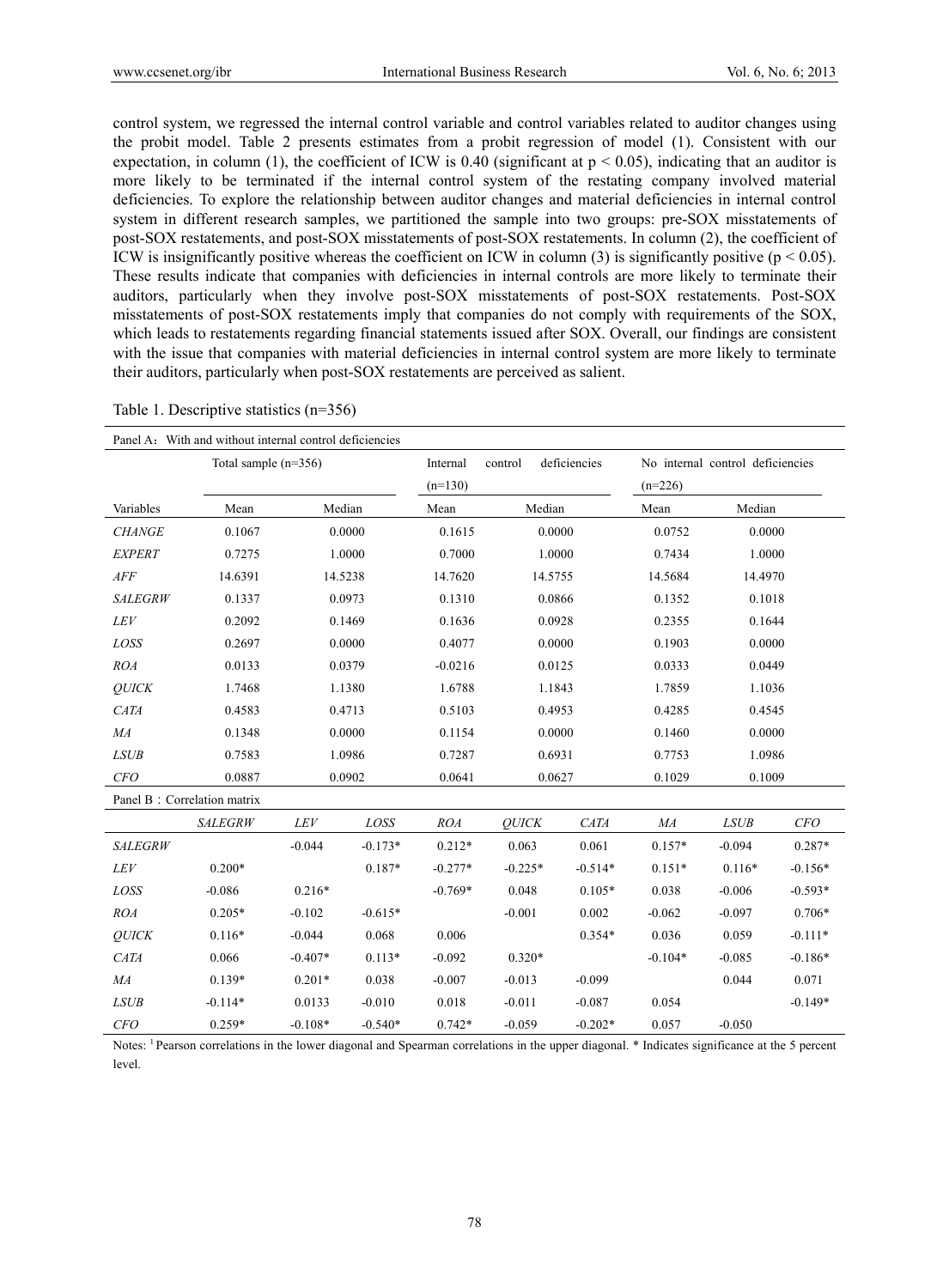|                 |                          | (1)          |                         | (2)         |            | (3)       |            |
|-----------------|--------------------------|--------------|-------------------------|-------------|------------|-----------|------------|
|                 |                          | Total smaple |                         | $Post-Pre1$ |            | Post-Post |            |
| Variables       | Pred. Sign               | Coef.        | $z$ -value <sup>2</sup> | Coef.       | z-value    | Coef.     | z-value    |
| <b>CONSTANT</b> |                          | $-2.1181$    | $-5.54***$              | $-1.8426$   | $-2.67***$ | $-2.1173$ | $-5.52***$ |
| ICW             | $\ddot{}$                | 0.4035       | $2.01**$                | 0.3089      | 0.91       | 0.4100    | $2.04**$   |
| <b>SALEGRW</b>  | $\gamma$                 | $-0.6578$    | $-1.23$                 | $-0.8927$   | $-0.88$    | $-0.6703$ | $-1.25$    |
| <b>LEV</b>      | $\gamma$                 | $-0.3382$    | $-0.55$                 | $-1.2881$   | $-0.88$    | $-0.3471$ | $-0.56$    |
| LOSS            | $\overline{\mathcal{C}}$ | 0.0346       | 0.12                    | 0.0958      | 0.17       | 0.0634    | 0.21       |
| <b>ROA</b>      | $\gamma$                 | 1.1050       | 0.97                    | 1.5905      | 0.58       | 1.1564    | 1.01       |
| <b>OUICK</b>    | $\gamma$                 | 0.0105       | 0.28                    | $-0.0735$   | $-0.65$    | 0.0100    | 0.27       |
| <b>CATA</b>     | $\gamma$                 | 1.6087       | $2.87***$               | 1.7534      | $1.91**$   | 1.6007    | 2.85***    |
| <i>CFO</i>      | $\gamma$                 | $-0.5848$    | $-0.52$                 | $-1.8442$   | $-0.79$    | $-0.5706$ | $-0.51$    |
| Pseudo $R^2$    |                          | 10.62%       |                         | 13.86%      |            | 10.70%    |            |
| Nobs.           |                          | 356          |                         | 131         |            | 353       |            |

Table 2. Auditor change and internal control deficiency

Notes: <sup>1</sup> Post-Pre (Post-Post) denotes pre-SOX (post-SOX) misstatements of post-SOX restatements. <sup>2</sup> Asterisks \*, \*\*, \*\*\* indicate significance at the 0.10, 0.05, and 0.01 levels, respectively. One-tailed for directional expectations, two-tailed for others.

## *4.3 Specialist Auditor Selection and Auditor Change*

As mentioned above, companies with material deficiencies in internal control system are more likely to terminate their auditors. In this section, we look at the means by which these companies select new auditors. Table 3 lists the results of the probability of hiring specialist auditors regressed on changes in auditors. We then explored the relationship between the probability of hiring specialist auditors and changes in auditors in different sample groups. As previously, the sample was partitioned into two groups: pre-SOX misstatements of post-SOX restatements, and post-SOX misstatements of post-SOX restatements. Column (1) of Table 3 shows that the coefficient of CHANGE is significantly negative ( $p < 0.01$ ). The coefficient of CHANGE in column (2) is insignificantly negative whereas the coefficient of CHANGE in column (3) is significantly positive ( $p < 0.01$ ). These findings indicate that when auditors are terminated by restating companies with internal control deficiency, the company is less likely to hire specialists as their new auditors, particularly when these restating companies with internal control deficiency involve post-SOX misstatements of post-SOX restatements.

# *4.4 Audit Fees and the Selection of Specialist Auditors*

As mentioned above, if restating companies with internal control deficiency involves post-SOX misstatements of post-SOX restatements, it is less likely that specialist auditors will be hired following auditor termination. Nonetheless, if these companies did hire a specialist as the new auditor, it is important to determine whether specialist auditors would charge higher audit fees than they would for companies without material deficiencies in internal control system. Thus, we focused on post-SOX misstatements of post-SOX restatements and examined the association between audit fees and auditor choices in companies with material deficiencies in internal control system. Column (1) of Table 4 shows that the coefficient of EXPERT is significantly positive ( $p < 0.01$ ), suggesting that specialist auditors charge high audit fees for companies with post-SOX misstatements of post-SOX restatements. We partitioned the sample into two groups: companies with and without material deficiencies in internal control system. Empirical results show that the coefficient of EXPERT in column (2) is significantly positive ( $p < 0.01$ ), and the coefficient of EXPERT in column (3) is marginally significant ( $p <$ 0.10). These results suggest that audit fees are significantly higher for companies with post-SOX misstatements of post-SOX restatements, particularly when the internal control system of these companies is deficient.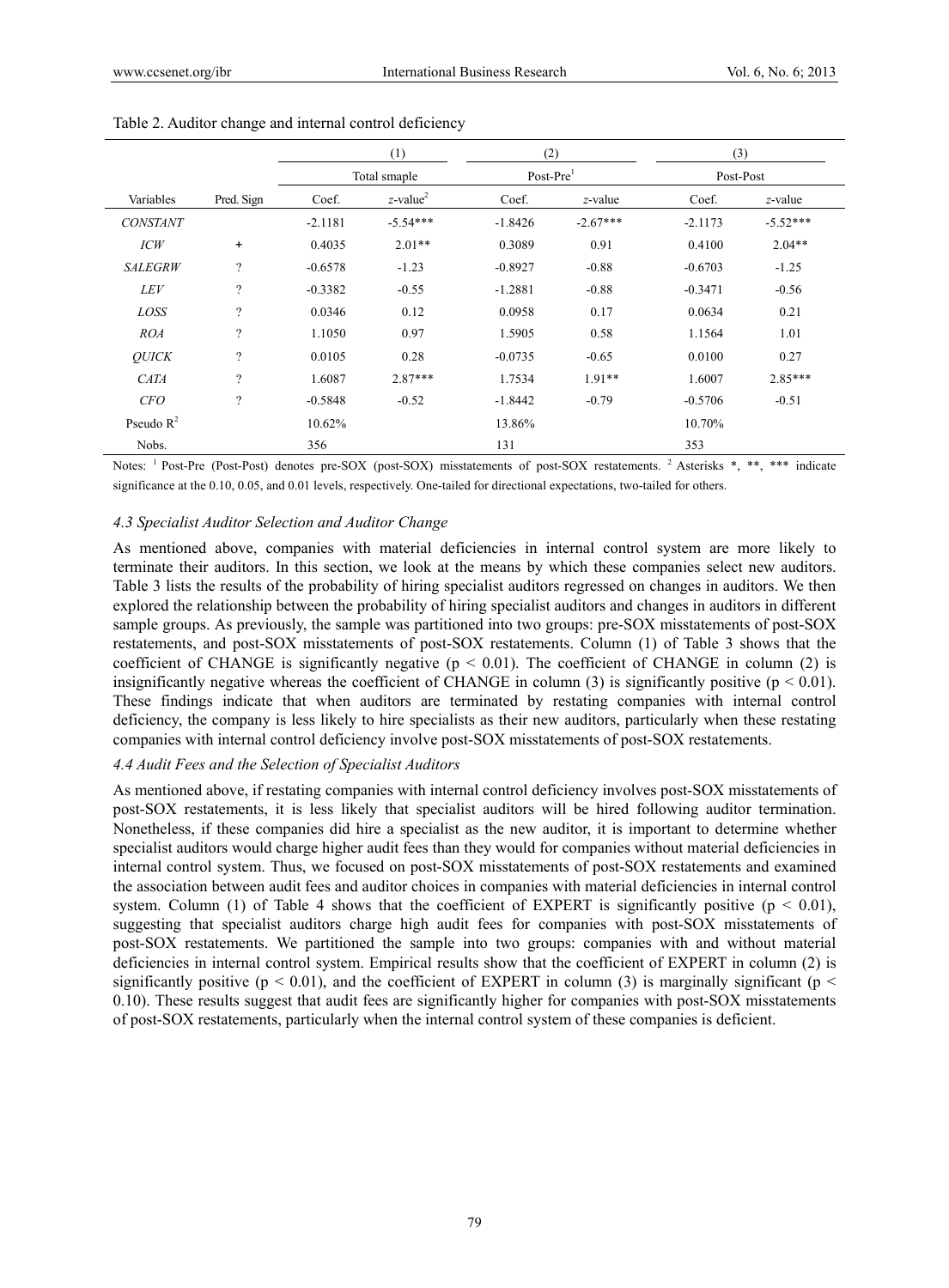|                 |                          | (1)                           |                         | (2)         |         | (3)       |            |
|-----------------|--------------------------|-------------------------------|-------------------------|-------------|---------|-----------|------------|
|                 |                          | Internal control deficiencies |                         | $Post-Pre1$ |         | Post-Post |            |
| Variables       | Pred. Sign               | Coef.                         | $z$ -value <sup>2</sup> | Coef.       | z-value | Coef.     | z-value    |
| <b>CONSTANT</b> |                          | 0.6781                        | 1.58                    | 1.4961      | $1.71*$ | 0.7240    | $1.67*$    |
| <b>CHANGE</b>   | $\overline{\phantom{a}}$ | $-0.8781$                     | $-2.69***$              | $-0.4762$   | $-0.90$ | $-0.9229$ | $-2.79***$ |
| <b>SALEGRW</b>  | $\gamma$                 | $-0.2428$                     | $-0.39$                 | $-0.1048$   | $-0.09$ | $-0.2510$ | $-0.40$    |
| <b>LEV</b>      | $\gamma$                 | 1.0290                        | 1.32                    | $-0.3691$   | $-0.24$ | 0.9012    | 1.41       |
| LOSS            | $\gamma$                 | 0.4233                        | 1.14                    | $-0.0585$   | $-0.10$ | 0.6199    | 1.52       |
| ROA             | $\gamma$                 | 0.9392                        | 0.66                    | 2.2693      | 0.82    | 1.2487    | 0.82       |
| <b>OUICK</b>    | $\Omega$                 | $-0.1244$                     | $-1.89**$               | $-0.2697$   | $-0.84$ | $-0.1234$ | $-1.86*$   |
| <b>CATA</b>     | $\gamma$                 | $-0.3516$                     | $-0.51$                 | $-1.1772$   | $-1.05$ | $-0.5238$ | $-0.74$    |
| CFO             | $\gamma$                 | 2.1973                        | 1.57                    | 1.5395      | 0.54    | 2.5762    | 1.79       |
| Pseudo $R^2$    |                          | 14.86%                        |                         | 12.58%      |         | 16.64%    |            |
| Nobs.           |                          | 130                           |                         | 55          |         | 128       |            |

#### Table 3. Specialist auditor choice and auditor change

Notes: <sup>1</sup> Post-Pre (Post-Post) denotes pre-SOX (post-SOX) misstatements of post-SOX restatements. <sup>2</sup> Asterisks \*, \*\*, \*\*\* indicate significance at the 0.10, 0.05, and 0.01 levels, respectively. One-tailed for directional expectations, two-tailed for others.

|                 |                          | (1)<br>$Post-Post1$ |                         | $\left( 2\right)$             |            | (3)                                 |            |
|-----------------|--------------------------|---------------------|-------------------------|-------------------------------|------------|-------------------------------------|------------|
|                 |                          |                     |                         | Internal control deficiencies |            | No internal control<br>deficiencies |            |
| Variables       | Pred. Sign               | Coef.               | $t$ -value <sup>2</sup> | Coef.                         | $t$ -value | Coef.                               | $t$ -value |
| <b>CONSTANT</b> |                          | 14.0100             | $64.03***$              | 14.1058                       | $40.30***$ | 13.9543                             | 48.21***   |
| <b>EXPERT</b>   | $\ddot{}$                | 0.3417              | $2.80***$               | 0.6228                        | $3.02***$  | 0.2162                              | $1.39*$    |
| <b>SALEGRW</b>  | $\overline{\phantom{a}}$ | $-0.4377$           | $-1.56*$                | $-0.7397$                     | $-1.74**$  | $-0.3311$                           | $-0.87$    |
| <b>LEV</b>      | $\ddot{}$                | 0.6608              | $2.56***$               | 1.1523                        | $2.11**$   | 0.6657                              | $2.13**$   |
| LOSS            | $\ddot{}$                | 0.1472              | 0.92                    | 0.0984                        | 0.40       | 0.0148                              | 0.07       |
| <b>ROA</b>      | $\overline{\phantom{0}}$ | 1.4956              | $2.44***$               | 0.6899                        | 0.77       | 2.3284                              | $2.76***$  |
| <b>OUICK</b>    | $\overline{\phantom{a}}$ | $-0.0778$           | $-3.16***$              | $-0.0532$                     | $-1.12$    | $-0.0832$                           | $-2.83***$ |
| <b>CATA</b>     | $\overline{\phantom{0}}$ | $-0.0954$           | $-0.33$                 | $-1.1943$                     | $-0.40$    | $-0.0090$                           | $-0.03$    |
| MA              | $\ddot{}$                | $-0.1163$           | $-0.72$                 | $-0.3148$                     | $-1.14$    | 0.0032                              | 0.02       |
| <b>LSUB</b>     | $+$                      | 0.6527              | 8.38***                 | 0.4386                        | $3.40***$  | 0.7244                              | $7.29***$  |
| <b>CFO</b>      | $\ddot{}$                | $-0.8653$           | $-1.28$                 | $-0.4424$                     | $-0.46$    | $-1.5198$                           | $-1.60*$   |
| Adj. $R^2$      |                          | 24.99%              |                         | 26.93%                        |            | 25.79%                              |            |
| Nobs.           |                          | 353                 |                         | 128                           |            | 225                                 |            |

Table 4. Audit fees and specialist auditor choice

Notes: <sup>1</sup> Post-Pre (Post-Post) denotes pre-SOX (post-SOX) misstatements of post-SOX restatements. <sup>2</sup> Asterisks \*, \*\*, \*\*\* indicate significance at the 0.10, 0.05, and 0.01 levels, respectively. One-tailed for directional expectations, two-tailed for others.

## **5. Conclusions**

Previous studies (Ashbaugh-Skaife et al., 2007; Grothe et al., 2007a; Grothe et al., 2007b) have indicated that companies with material deficiencies frequently find it necessary to restate earnings, and auditor changes are associated with an increased incidence of restatements (Romanus et al., 2008; Lazer et al., 2004; Lys & Watts, 1994). However, previous research did not take into account the fact that internal control failures are frequently accompanied by auditor changes, because the quality of internal control systems is associated with the choice of external auditor. This study investigated the association between internal control situations and external auditor selections, providing evidence that companies with material deficiencies in internal control system are significantly more likely than companies with sound internal controls to terminate their auditors. Specifically, post-SOX misstatements of post-SOX restatements significantly affect the association between the probability of auditor changes and material deficiencies in internal control system. Our results also indicate that companies with material deficiencies in internal control system are less likely to change to specialist auditors, particularly when such companies suffer post-SOX misstatements of post-SOX restatements. Finally, our empirical results provide evidence that when companies with material deficiencies in internal control system hire specialist auditors to restore their internal control situations, they are likely to pay higher audit fees to do so.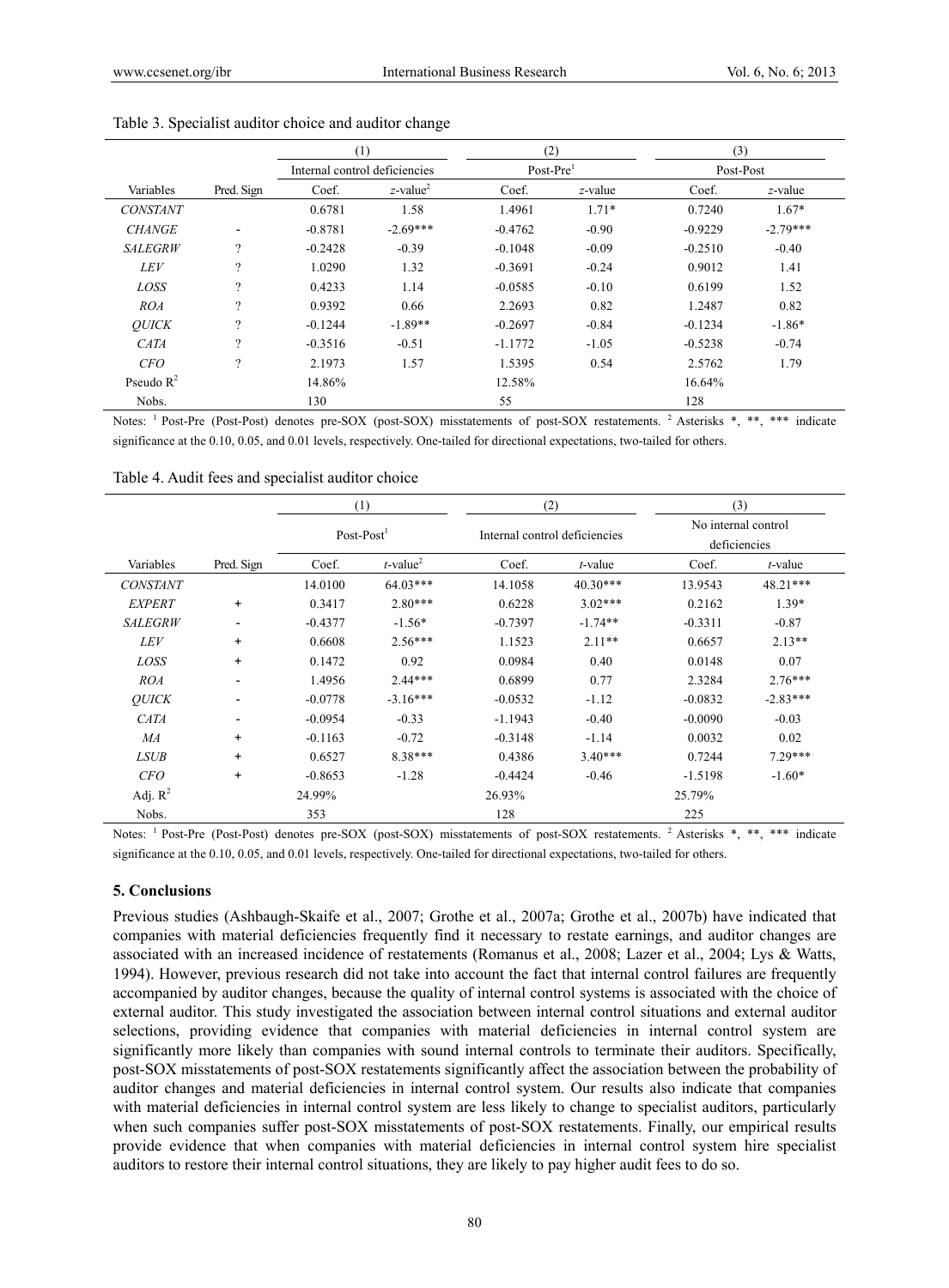## **Acknowledgements**

We gratefully acknowledge the financial support from Providence University (PU101-11100-A01).

#### **References**

- Ashbaugh-Skaife, H., Collins, D., & Kinney, W. (2007). The discovery and reporting of internal control deficiencies prior to SOX-mandated audits. *Journal of Accounting and Economics, 44*, 166-192. http://dx.doi.org/10.1016/j.jacceco.2006.10.001
- Balsam, S., Krishnan, J., & Yang, J. S. (2003). Auditor industry specialization and earnings quality. *Auditing: A Journal of Practice & Theory, 22*, 71-97. http://dx.doi.org/10.2308/aud.2003.22.2.71
- Deloitte & Touche LLP, Ernst & Young LLP, KPMG LLP, and PricewaterhouseCoopers LLP (DEKP). (2004). Perspectives on internal control reporting: A resource for financial market participants.
- Doyle, J., Ge, W., & Mcvay, S. (2007a). Determinants of Weaknesses in Internal Control Over Financial Reporting. *Journal of Accounting and Economics*, 193-223. http://dx.doi.org/10.1016/j.jacceco.2006.10.003
- Doyle, J., Ge, W., & Mcvay, S. (2007b). Accruals Quality and Internal Control over Financial Reporting. *The Accounting Review, 85*, 1141-1170. http://dx.doi.org/10.2308/accr.2007.82.5.1141
- Elder, R., Zhang, Y., Zhou, J., & Zhou, N. (2009). Internal control weaknesses and client risk management. *Journal of Accounting, Auditing and Finance, 24*, 543-579.
- Ferguson, A. C., Francis, J. R., & Stokes, D. J. (2006). What matters in audit pricing: Industry specialization or overall market leadership? *Accounting & Finance, 46*, 97-106. http://dx.doi.org/10.1111/j.1467-629X.2005.00152.x
- Francis, J. R., Reichelt, K., & Wang, D. (2005). The pricing of national and city-specific reputations for industry expertise in the U.S. audit market. *The Accounting Review, 80*, 113-136. http://dx.doi.org/10.2308/accr.2005.80.1.113
- Ge, W., & McVay, S. (2005). On the disclosure of material weaknesses in internal control after the Sarbanes-Oxley Act. *Working Paper*, University of Michigan.
- Grothe, M., Goodwin, J., Iandera, O., Laurion, H., & Freeland, J. (2007a). The materially weak. Yellow Card Trend Alert. Glass Lewis & Co., LLC.
- Grothe, M., Saban, J., Plachecki, M., Lee, R., & Post, B. (2007b). The errors of their ways. Yellow Card Trend Alert. Glass Lewis & Co., LLC.
- Hammersley, J., Myers, L., & Shakespeare, C. (2008). Market reactions to the disclosure of internal control weaknesses and to the characteristics of those weaknesses under Section 302 of the Sarbanes-Oxley Act of 2002. *Review of Accounting Studies, 13*, 141-165. http://dx.doi.org/10.1007/s11142-007-9046-z
- Hogan, C. E., & Wilkins, M. S. (2008). Evidence on the audit risk model: Do auditors increase audit fees in the presence of internal control deficiencies? *Contemporary Accounting Research, 25*, 219-242. http://dx.doi.org/10.1506/car.25.1.9
- Hoitash, R., Hoitash, U., & Bedard, J. C. (2008). Internal control quality and audit pricing under the Sarbanes-Oxley Act. *Audit: A Journal of Practice & Theory, 27*, 105-126. http://dx.doi.org/10.2308/aud.2008.27.1.105
- Hoitash, R., Markelevich, A., & Barragato, C. A. (2007). Auditor fees and audit quality. *Managerial Auditing Journal, 22*, 761-786. http://dx.doi.org/10.1108/02686900710819634
- Kennedy, P. (1998). *A Guide to Econometrics* (4th ed.). Cambridge, MA: Massachusetts Institute of Technology Press.
- Krishnan, G. V. (2003). Does big 6 auditor industry expertise constrain earnings management? *Accounting Horizons(Supplement), 17*, 1-16. http://dx.doi.org/10.2308/acch.2003.17.s-1.1
- Krishnan, G. V., & Visvanathan, G. (2007). Reporting internal control deficiencies in the post-Sarbanes-Oxley era: The role of auditors and corporate governance. *International Journal of Auditing, 11*, 73-90. http://dx.doi.org/10.1111/j.1099-1123.2007.00358.x
- Lazer, R., Livnat, J., & Tan, C. E. L. (2004). Restatements and accruals after auditor changes. *Working paper*, New York University.
- Lys, T., & Watts, R. L. (1994). Lawsuits against auditors. *Journal of Accounting Research, 32*, 65-93.